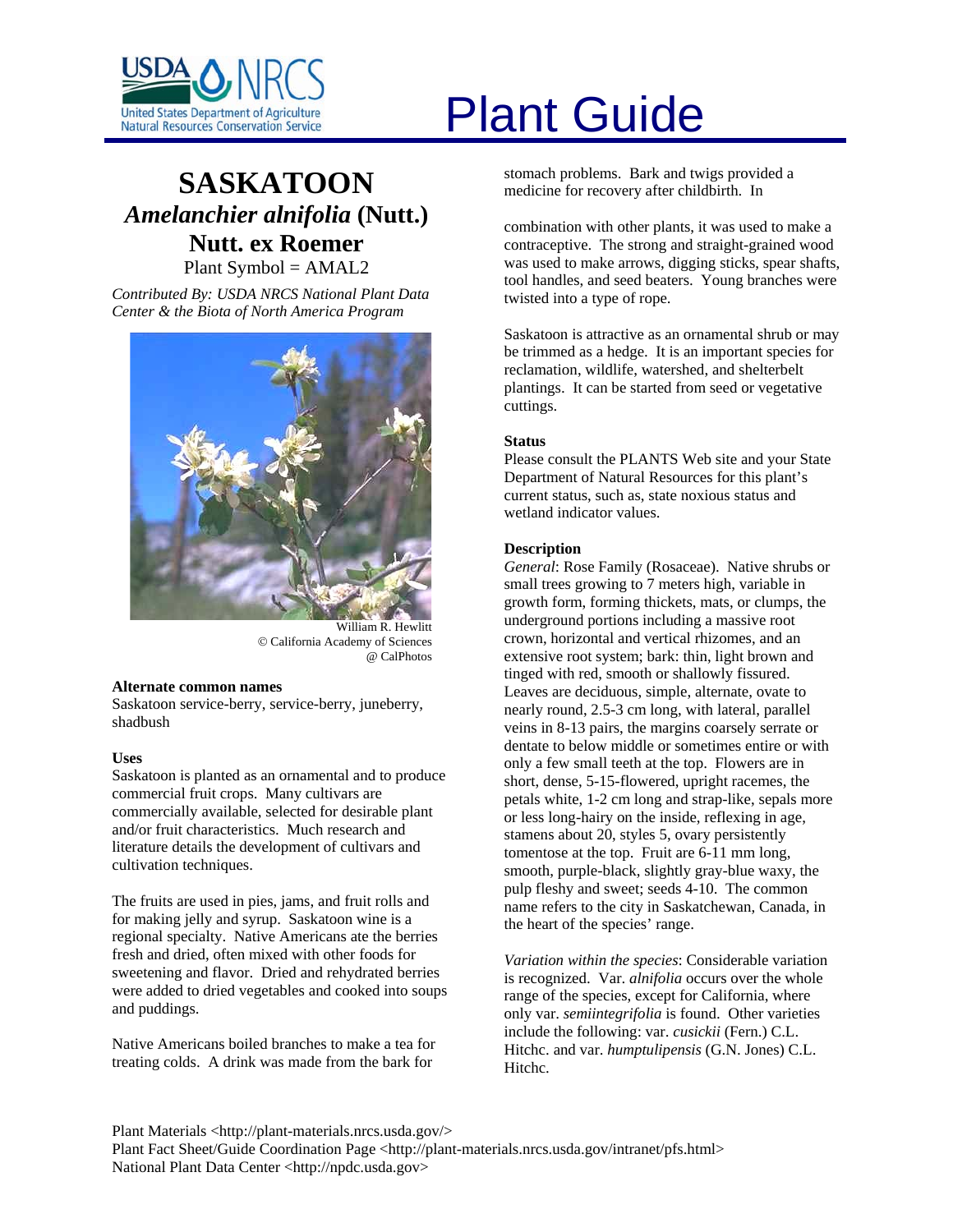# **Distribution**

Saskatoon is distributed along the Pacific coast from Alaska to California, eastward to Utah, Colorado, Iowa, and Minnesota, and Ontario and Quebec, north through the plains and prairies into the Northwest Territories (Keewatin and Mackenzie) of Canada. For current distribution, please consult the Plant Profile page for this species on the PLANTS Web site.

#### **Adaptation**

Saskatoon is common in lower-elevation coniferous forests but grows sporadically up to timberline. It also occurs in montane chaparral, mountain shrub, and the upper limits of pinyon-juniper communities. In grasslands, it mostly occurs in wooded draws, woodland interfaces, and riparian zones. It occurs in open to lightly shaded disturbed sites such as thickets, fencerows, clearings, and edges of woods, and it is conspicuous after disturbances such as fire, logging, or insect outbreak. Found at elevations of 50-3000 meters; flowering April-June; and fruiting (June-)July-August.

#### **Establishment**

Saskatoon reproduces from seed but more commonly by sprouting from the root crown and rhizomes and by layering. Seedlings can take up to 5 years before they start to produce fruit, but other starts may begin at 2-4 years old and with proper management can yield 8-10 tons of fruit per hectare. Flowers are produced almost every year, but good seed crops may be produced only every 3-5 years because of drought, spring frost, and/or juniper rust. Seeds require cold stratification to break dormancy and may remain viable for 10 or more years. Natural dispersal is by birds and mammals. One individual of saskatoon is known to have reached 85 years but the average age apparently may be closer to 20 years.

#### **Management**

Saskatoon in forests is fire-dependent, occurring in forests with fire regimes varying from frequent, lowseverity fire (low-elevation forests) to infrequent, severe fire. It may persist in the understory for decades but eventually dies out with fire exclusion and canopy closure. After top-kill by light- to moderate-severity fire, saskatoon sprouts usually arise from the root crown or from shallowly buried rhizomes; sprouts arise from deeply buried rhizomes after even the most intense fire. Sasktoon cover and biomass production in western Montana may generally increase after fires in Douglas-fir/ninebark habitats, but browsing pressure from big game may slow the recovery. Seed production may resume soon after fire.

# **Cultivars, Improved and Selected Materials (and area of origin)**

Saskatoon has been artificially crossed with other species of serviceberry, and similar hybridization and intergradation also occurs in the field, particularly between saskatoon and low serviceberry (*Amelanchier humilis* Wieg.). Cultivars sold as *Amelanchier alnifolia* may actually be hybrids between *A. alnifolia* and other species of *Amelanchier*. *Amelasorbus jackii* is a hybrid of saskatoon and Cascade Mountain-ash (*Sorbus scopulina*.

# **References**

Bishop, B.H. & S.H. Nelson 1980. *Propagation and transplanting of saskatoon (Amelanchier alnifolia Nutt.) softwood cuttings*. Canad. J. Pl. Sci. 60:883- 890.

Davidson, J.G.N. & R.G. St.-Pierre 1994. *Saskatoons*. HortScience 29(9):959-960.

Howard, J.L. 1997. *Amelanchier alnifolia*. IN: D.G. Simmerman (compiler). *The fire effects information system* [Database]. USDA, Forest Service, Rocky Mountain Research Station, Intermountain Fire Sciences Laboratory, Missoula, Montana. <http://www.fs.fed.us/database/feis/>

Jones, G.N. 1946. *American species of Amelanchier*. Illinois Biol. Monogr. 20(2):1-128.

Laughlin, K.M., R.C. Smith, & .G. Askew 1996. *Juneberry for commercial and home use on the northern Great Plains*. Publ. H-938, North Dakota State University Extension Service, Fargo, North Dakota.

<http://www.ext.nodak.edu/extpubs/plantsci/hortcrop /h938w.htm>

Mazza, G. & .G. Davidson 1993. *Saskatoon berry: A fruit crop for the prairies*. Pp. 516-519, IN: J. Janick and J.E. Simon (eds.), *New crops*. Wiley, New York, New York.

<http://www.hort.purdue.edu/newcrop/proceedings19 93/V2-516.html>

St-Pierre, R.G. 1992. *The development of native fruit species as horticultural crops in Saskatchewan*. HortScience 27(8):866, 947.

St.-Pierre, R.G. 1997. *Growing Saskatoons - A manual for orchardists*. Completely rewritten Fifth Edition. Dept. of Horticulture Science, University of Saskatchewan, Saskatoon, Saskatchewan, Canada.